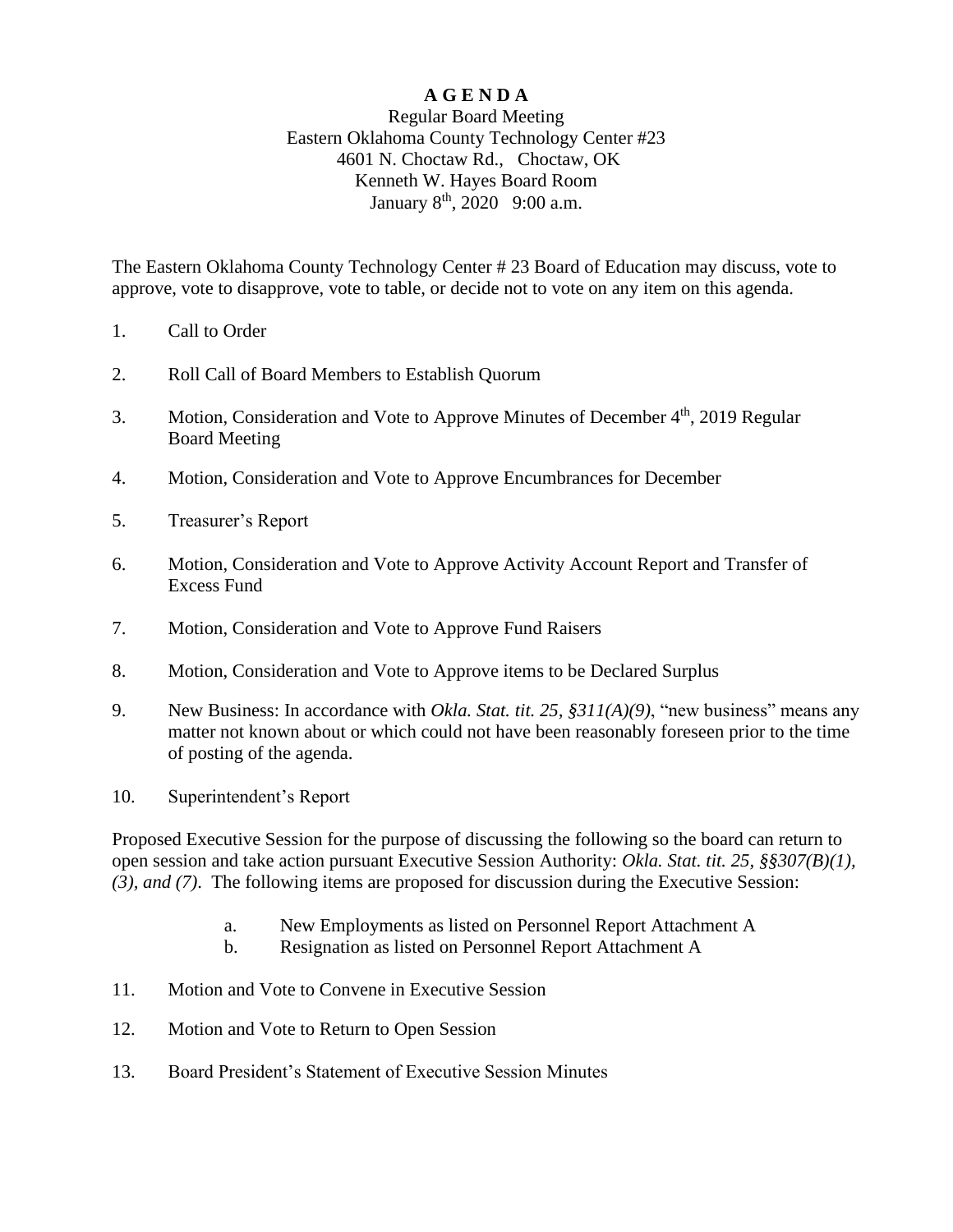Agenda January 8<sup>th</sup>, 2020 Page 2

- 14. Motion, Consideration and Vote to Approve or Not Approve the following Employment Actions:
	- a. New Employments as listed on Personnel Report Attachment A
	- b. Resignation as listed on Personnel Report Attachment A
- 15. Board Comments
- 16. Motion and Vote to Adjourn

| Posted By:           |  |
|----------------------|--|
| Date Posted:         |  |
| Time Posted:         |  |
| <b>Place Posted:</b> |  |
| Signed:              |  |

The next Regular meeting of the Board is:

**Wednesday, February 5 th , 2020 9:00 a.m. Kenneth W. Hayes Board Room**